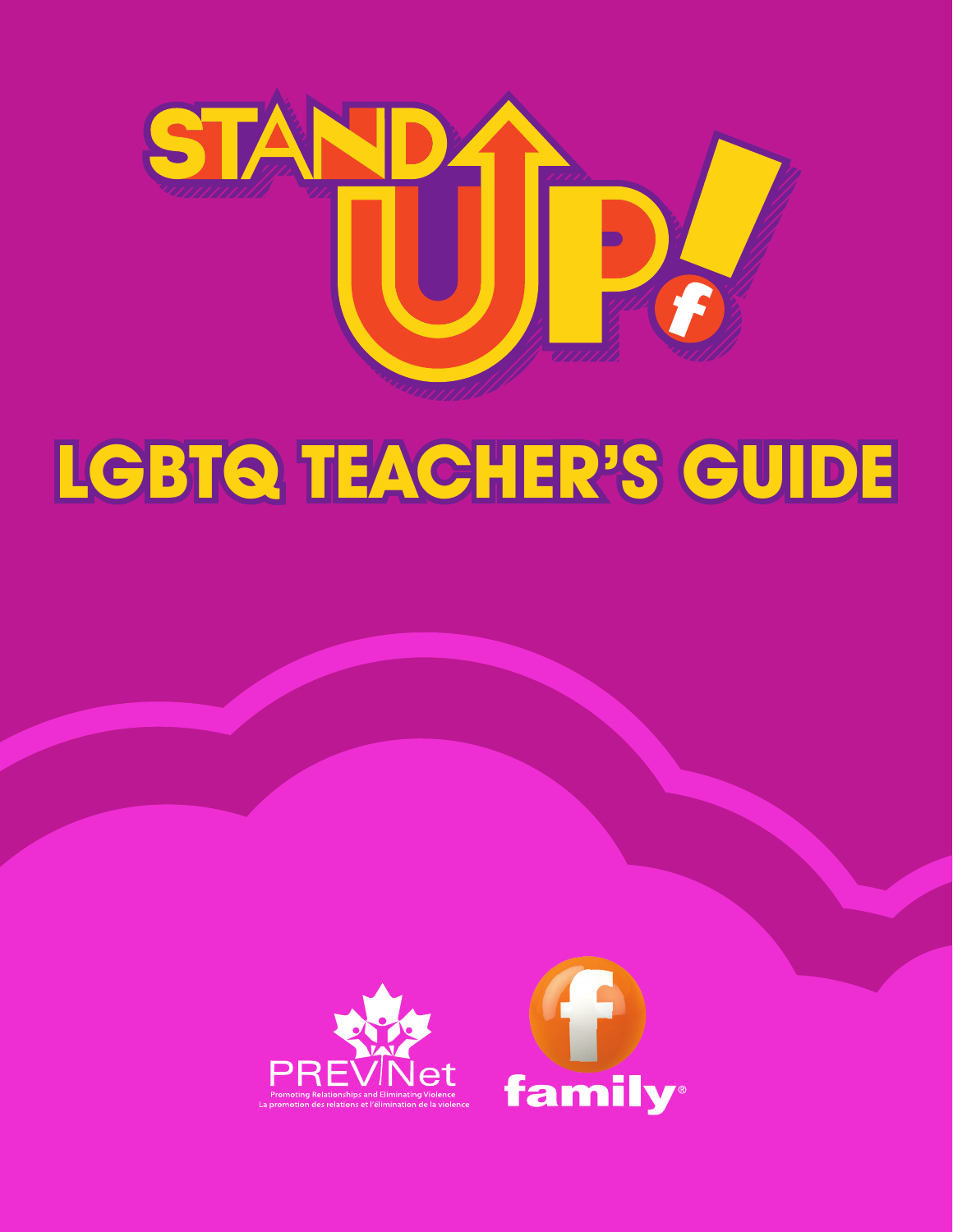## **FACT SHEET ON BULLYING OF LGBTQ\* STUDENTS**



## **(\*LESBIAN, GAY, BISEXUAL, TRANSGENDER, TRANSSEXUAL, TWO-SPIRIT, QUEER AND QUESTIONING)**

### **DEFINITIONS**

When dealing with topics related to LGBTQ students, it is important to be familiar with and understand the definitions of commonly used terms (e.g., sex, gender, gender identity, sexual orientation, etc.). Here are some important terms and definitions.

#### **Sex**

A person's perceived biological status, typically categorized as male, female or intersex. The sex assigned at birth, based on external genitalia, may or may not correspond to their internal sexual characteristics or to their sense of self. It is important not to make assumptions about someone's gender or sexual orientation based on what their biological sex seems to be.

#### **Gender Identity**

A person's internal sense or feeling of being male, female, both or an alternative such as gender-free (neither male nor female) or gender fluid (varying and flexible location on a continuum of masculinity/femininity). Gender identity may or may not align with an individual's biological sex. Note: it is correct to use "male" and "female" to refer to biological sex and social terms such as "transgender," "man," "woman," "masculine" and "feminine" to describe people's gender and gender expression.

#### **Gender Expression**

The way that a person shows gender identity through clothing, speech, body language, use of makeup and/or accessories etc. to display masculinity or femininity.

#### **Gender Roles**

Societal and cultural expectations of what it means to act appropriately for one's assigned sex (e.g., behaviours that are considered to be "ladylike" or "manly"). These characteristics are driven by traditional notions rather than empirical evidence of any natural connection between assigned sex and gender roles. Gender roles are often associated with gender expression and the display of gendered behaviour.

#### **Sexual Orientation**

A person's feelings of emotional and sexual attraction to another person. This attraction may be toward people of the same sex (lesbian or gay), the other sex (heterosexual, straight) or either sex (bisexual). Other sexual orientations include asexual (not experiencing sexual attraction) or pansexual (sexual attraction not restricted by someone's assigned sex, gender, or gender identity).

#### **Sexual Identity**

A person's identification as lesbian, gay, bisexual, heterosexual or some other sexual orientation category. Some people who are sexually attracted to the same sex may nonetheless identify as heterosexual. Some people identify as "Queer" because they reject the whole system of socially-imposed sexual orientation and gender categories.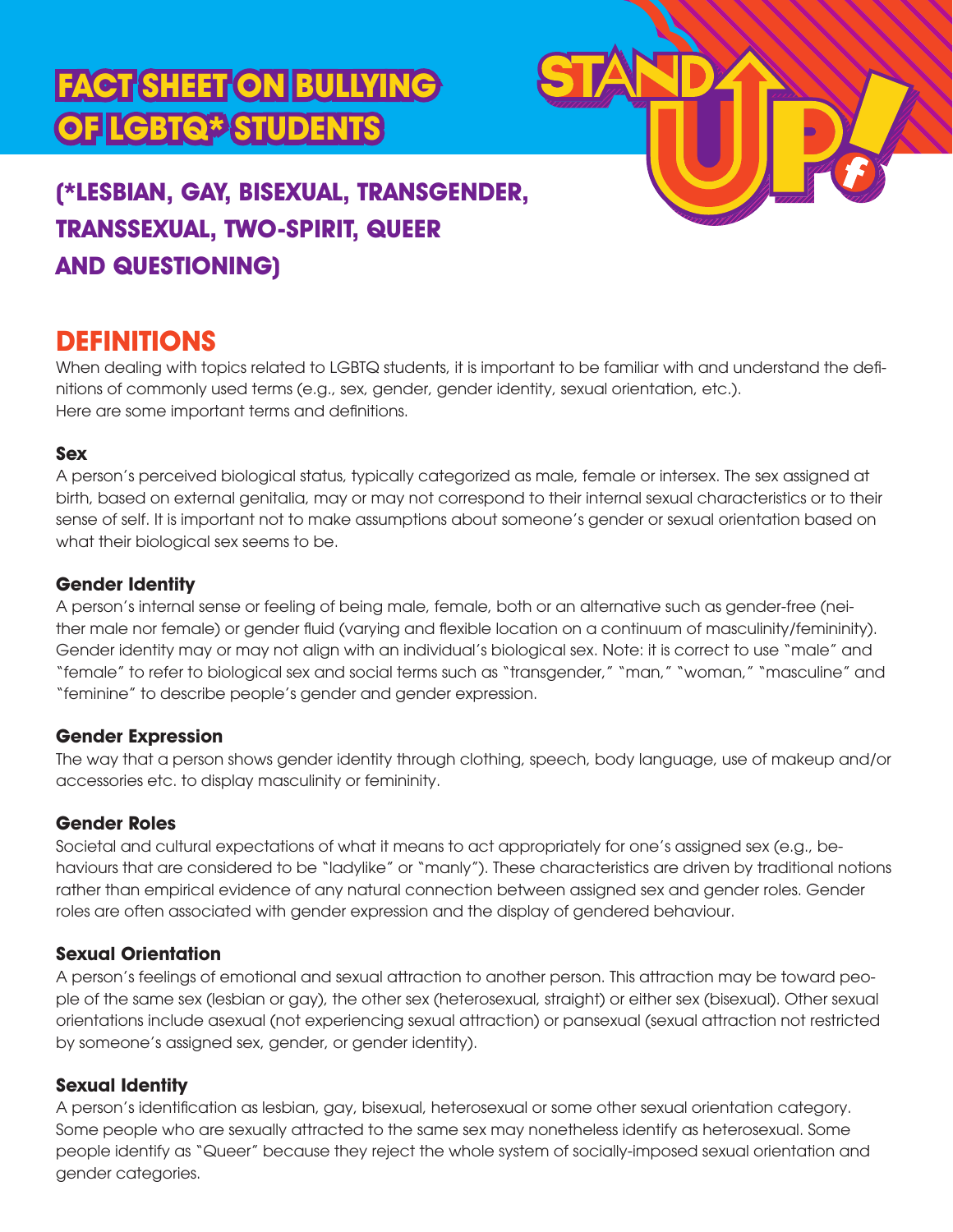

#### **Transgender**

A person whose gender identity or gender expression does not align with social conventions associated with their biological sex.

#### **Cisgender**

A recent term now widely used to refer to someone whose gender identity matches social conventions for their birth sex; e.g., a masculine male who identifies as a man.

#### **Transsexual**

A person who experiences intense personal and emotional discomfort with their assigned sex. Transsexual individuals often report feeling that they were 'born in the wrong sex or body.' Some transsexual individuals undergo various treatments to physically alter their body so that their sexual hormones/anatomy and gender correspond.

#### **Two Spirit**

Some Indigenous people identify as Two Spirit rather than as lesbian, gay, bisexual, or transgender (LGBT). The term itself is recent, but points to the historical status of sexual and gender minority people in First Nations prior to European contact. These individuals were often respected as leaders and healers with spiritual strength as they were called to live outside the social conventions of dominant gender roles.

#### **Homophobic Bullying**

Any type of bullying directed toward people because they are, or are thought to be, LGBTQ.

## **KEY FACTS ABOUT THE SITUATION FACING LGBTQ STUDENTS**

The following facts are taken from Every Class in Every School, a national Canadian survey of high school students published in 2011.

- 1. Part of students' everyday school experience includes hearing language that insults the dignity of LGBTQ people.
	- Whether or not they are LGBTQ, 70% of students say they hear expressions like "that's so gay" every day in school; 48% of students report hearing words like "faggot," "lesbo," and "dyke" used as insults every day in school.
	- 86% of LGBTQ students and 58% of non-LGBTQ students say they are upset by such language. Students report that teachers often look the other way when they hear homophobic and transphobic comments, and some teachers even make these kinds of comments themselves.
- 2. LGBTQ students experience much higher levels of bullying, discrimination, harassment and other abuse than other students do: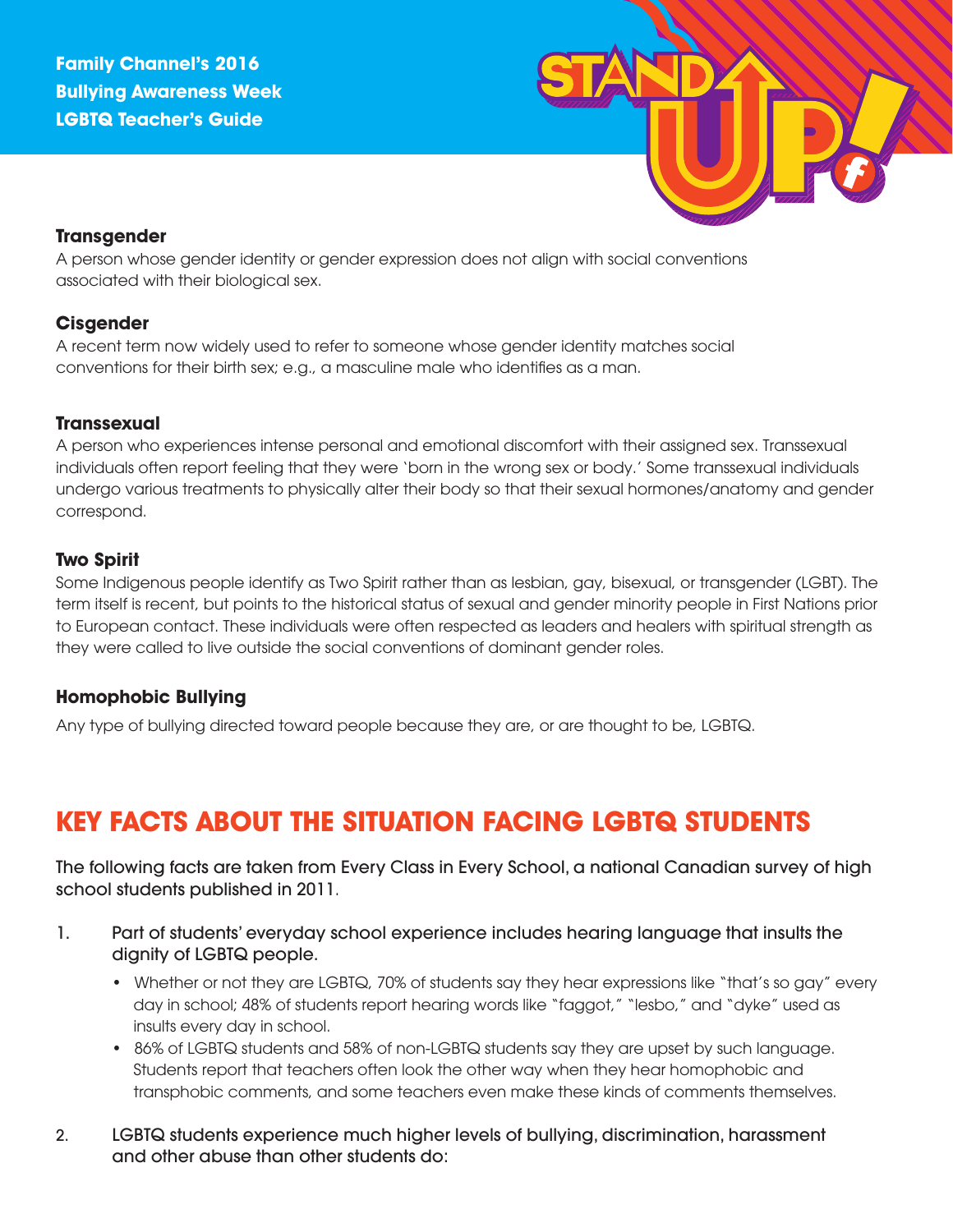

- 21% of LGBTQ students and 8% of non-LGBTQ students are physically harassed or assaulted because of their actual or perceived sexual orientation or gender expression.
- 55% of LGBTQ students and 26% of non-LGBTQ students are verbally harassed about their gender expression.
- 49% of male and 36% of female LGBTQ students report being sexually harassed (compared to 23% of male and 17% of female non-LGBTQ students).
- 3. Most LGBTQ students do not feel safe at school:
	- 53% of LGBTQ students say they feel unsafe at school because of their actual or perceived sexual orientation (compared to 3% of non-LGBTQ students)
- 4. Students with LGBTQ parents also suffer high levels of bullying and harassment:
	- 27% of students with LGBTQ parents report being physically harassed about the sexual orientation of their parents. They are also more than twice as likely as their peers to be physically harassed or assaulted in connection with their own gender expression, perceived sexual orientation or gender identity and gender. They are three times more likely than their peers to skip school because of feeling unsafe.
- 5. LGBTQ students are especially vulnerable to bullying and other abuse if they also belong to another group that suffers from systemic discrimination:
	- Female sexual minority students were most likely to report feeling unsafe in their school change rooms (59%).
	- LGBTQ students of colour were especially likely to say that they do not have even one person they can talk to about LGBTQ matters.
- 6. The situation is especially bad for trans (transgender and transsexual) students. Trans youth are a small but highly visible group of students. They are frequent targets of harassment and discrimination, even from LGBTQ youth. To make matters worse, transphobia is not commonly discussed and is frequently overlooked even among the LGBTQ community. Trans youth are particularly vulnerable to bullying and in need of adult support at school.
	- 90% of trans youth hear transphobic comments daily or weekly from other students.
	- 23% of trans students hear teachers use transphobic language daily or weekly.
	- 74% of trans students are verbally harassed about their gender expression.
	- 78% of trans students feel unsafe in some way at school.
	- 44% of trans students report skipping school because of feeling unsafe.
	- 15% of trans students have skipped more than 10 days because of feeling unsafe.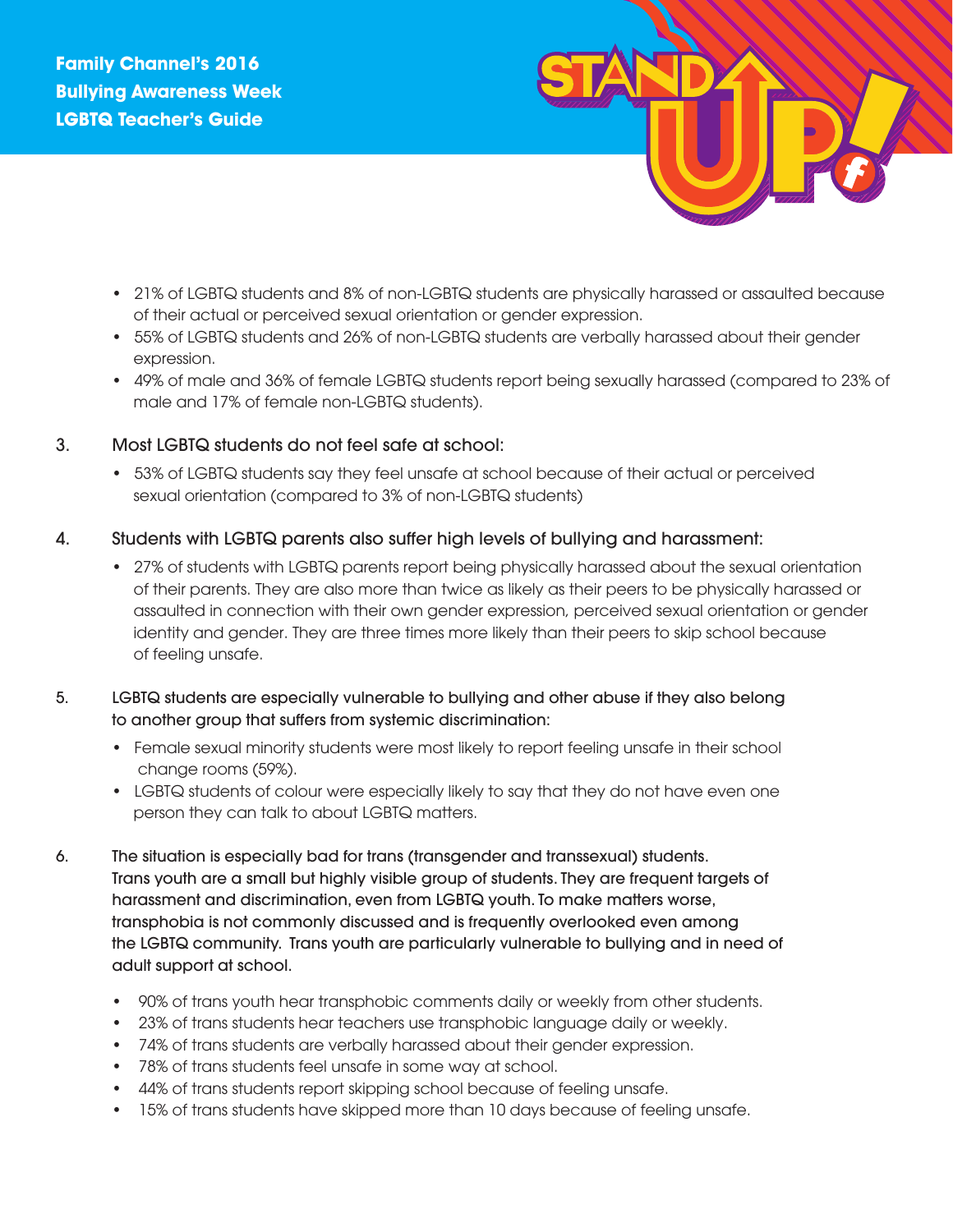

#### **HOW CAN TEACHERS REDUCE VICTIMIZATION OF LGBTQ STUDENTS?**

#### 1. Make your classroom a safe and respectful space.

- Promoting more inclusive language in your classroom is an effective way to help everyone feel welcome and safe. Make it clear that you're an ally to LGBTQ students by using inclusive language (e.g., "parents", rather than "mother and father") and examples, in every subject area (e.g., transgender figures in history and popular culture).
- Remind students that everyone is entitled to full respect, safety and acceptance in your classroom; spell out that "everyone" includes LGBTQ students. If you have a Classroom Code of Conduct, students will already have "signed on" to this commitment.
- Avoid unintentionally divisive procedures like assigning students to teams based on biological sex. (One alternative is "born in the first half or second half of the year").
- Explain to students that it is very important not to make assumptions about individuals' sexual orientation, gender, or gender expression based on dominant beliefs about their biological sex. Emphasize that sexual orientation and gender are fluid, and fall on a continuum rather than being fixed by birth sex. Heterosexual cisgender identities may fit the majority of people, but that doesn't make them right for everyone.
- Discuss various forms of gender and sexual orientation at relevant parts of the curriculum in subjects like English Language Arts (e.g., LGBTQ writers and characters, writers and characters who challenge gender restrictions), history (treatment of LGBTQ individuals in Nazi Europe or, more positively, pre-contact North America), social studies (the Charter of Rights and same-sex marriage) and health (healthy same-sex relationships).
- Challenge normative ideas of gender and gender roles. Deconstruct gender categories and ask students to question gender stereotypes. Promote an ongoing respectful, open discussion.

#### 2. Address homophobic, biphobic, and transphobic language.

- Teachers and students can address homophobic, biphobic, and transphobic language by referring back to the Classroom Code of Conduct
- If you hear such language being used, address it immediately. Be respectful, consistent and patient in reminding students that this type of language is disrespectful and hurtful to anyone who is LGBTQ or has LGBTQ loved ones. Be careful not to single out any particular students as victims.
- Make use of the learning opportunities provided by current events and classroom incidents. Deconstruct comments such as "that's so gay" by asking students what they think it means, what it implies and how they would feel if they heard someone using their sexual orientation as an insult.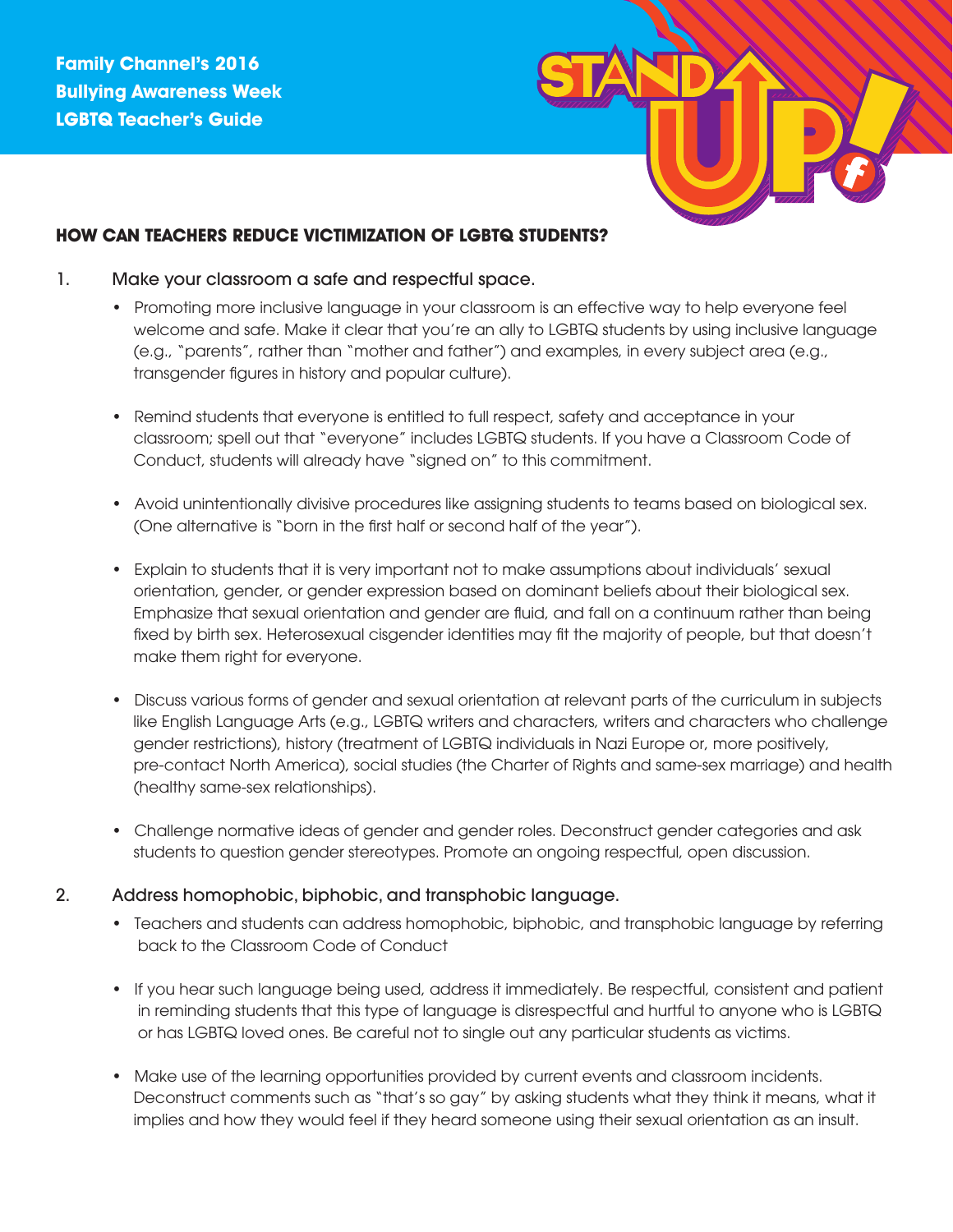

#### 3. Support the efforts of students to build a more LGBTQ- inclusive school environment.

- One consequence of homophobic, biphobic, and transphobic bullying is that LGBTQ students feel isolated from the rest of the school community. While teachers can be an important source of support and become someone that LGBTQ students feel they can talk to, young people also need to build sustaining relationships with peers. Although the majority of students do not find bullying of LGBTQ students acceptable and want it to stop, they remain a largely untapped resource when it comes to social support. They may not stand up for LGBTQ students because they don't know what to do, or fear becoming targets of bullying themselves.
- Teachers can counteract these tendencies by setting a strong positive example and consistently maintaining a safe environment. They can also directly promote the development of friendships and connections that help LGBTQ students find social support and inclusion among their peers.
- One way to do this is to get involved with LGBT-inclusive activities, events, and groups such as GSAs ("Gay-Straight Alliances" or "Gender and Sexuality Alliances").
- 4. Encourage your school to implement school-wide policies and inclusive initiatives that will prevent homophobic, biphobic, and transphobic behavior.
	- It is important for the whole school to implement and publicize policies that specifically address harassment based on sexuality and gender, and promote respectful inclusion of LGBTQ students, staff, and families. When such policies are in place, LGBTQ students feel safer at school and are less likely to be bullied. They are exposed to fewer anti-LGBTQ comments, and their teachers are more likely to intervene when such comments are made. Students who are harassed or assaulted are more likely to report it. They more often feel they can talk to teachers, principals, counselors, coaches and classmates. Notably, 80% of LGBTQ students from schools with specific policies to prevent homophobia reported that they have never been physically harassed.
- 5. Know your rights as a teacher and become aware of LGBTQ-inclusive legislation and school district policies.
	- Teacher organizations throughout the publicly-funded school systems of Canada are strong supporters of LGBTQ-inclusive education. They can provide you with relevant information and resources.